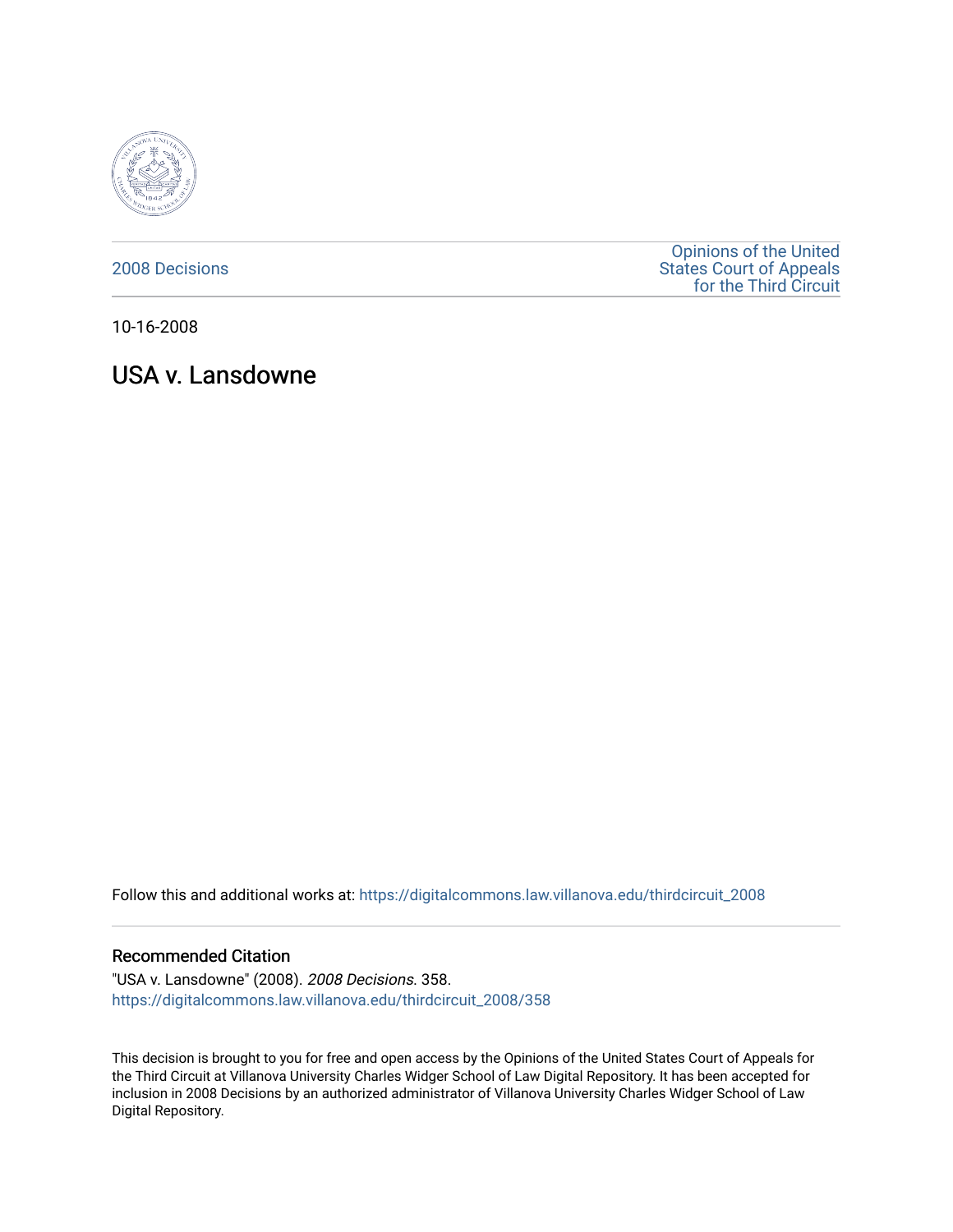NOT PRECEDENTIAL

# UNITED STATES COURT OF APPEALS FOR THE THIRD CIRCUIT

No. 07-2819  $\mathcal{L}$ 

 $\mathcal{L}$ 

## UNITED STATES OF AMERICA,

Appellee

v.

CARL LANSDOWNE,

\_\_\_\_\_\_\_\_\_\_\_\_\_\_\_\_\_\_\_

Appellant.

Appeal from the United States District Court for the Eastern District of Pennsylvania Criminal No. 06-cr-00427-1 (District Judge: The Honorable R. Barclay Surrick)

Submitted Pursuant to Third Circuit LAR 34.1(a) September 11, 2008

 $\overline{\phantom{a}}$  , which is a set of the set of the set of the set of the set of the set of the set of the set of the set of the set of the set of the set of the set of the set of the set of the set of the set of the set of th

Before: McKEE, SMITH, and WEIS, *Circuit Judges*

(Filed: October 16, 2008)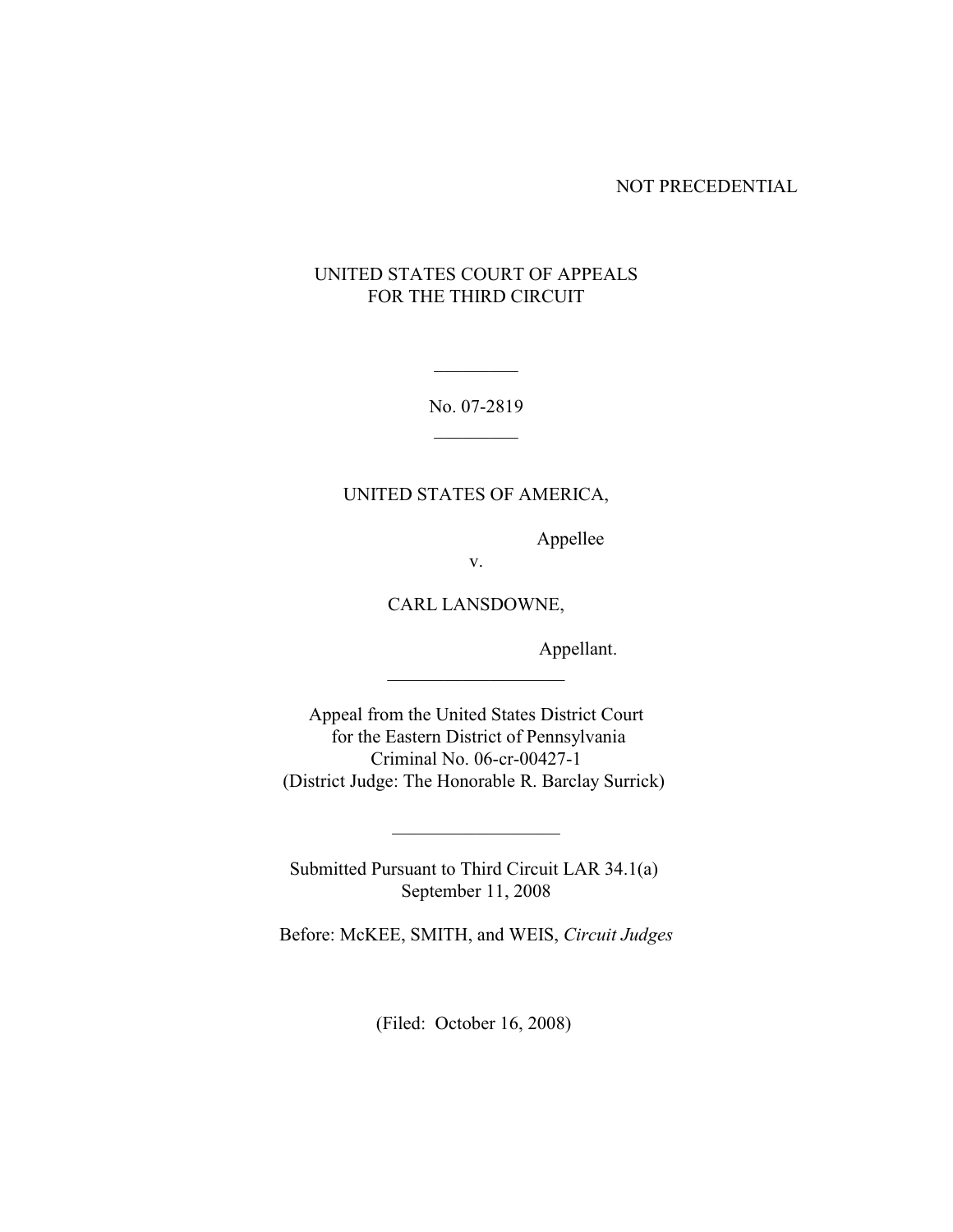### **OPINION OF THE COURT**

#### McKEE, Circuit Judge

Carl Lansdowne appeals the judgment of conviction and sentence that was entered pursuant to his conditional guilty plea after the district court denied his motion to suppress. For the reasons that follow, we will affirm.

#### **I.**

Because we write primarily for the parties, it is not necessary to recite the facts or history of this case except as may be helpful to our brief discussion. At the suppression hearing, the government argued that the car Lansdowne was riding in was stopped pursuant to a valid traffic stop. Lansdowne claimed that the stop was merely a pretext to stop a car containing three Black males. He claimed that police searched him, "despite the absence of any reason to believe that he was armed or dangerous, solely because a fellow passenger was armed." Lansdowne'sBr. at 17.

Lansdowne asks us to reject the "automatic companion" rule whereby "'any companion of an arestee would be subject to a 'cursory pat-down' reasonably necessary to give assurance that they are unarmed.'" *United States v. Wilson*, 506 F.3d 488, 494 (6th Cir. 2007) (quoting *United States v. Bell*, 762 F.2d 495, 498 (6th Cir. 1985)). However, although the district court emphasized that another passenger was armed, it did not rest its denial of Lansdowne's suppression motion solely on that fact. Instead, the district court found reasonable suspicion to search based on the totality of the circumstances. Our review of the testimony at the suppression hearing confirms that the officers had reasonable suspicion to pat Lansdowne down for weapons.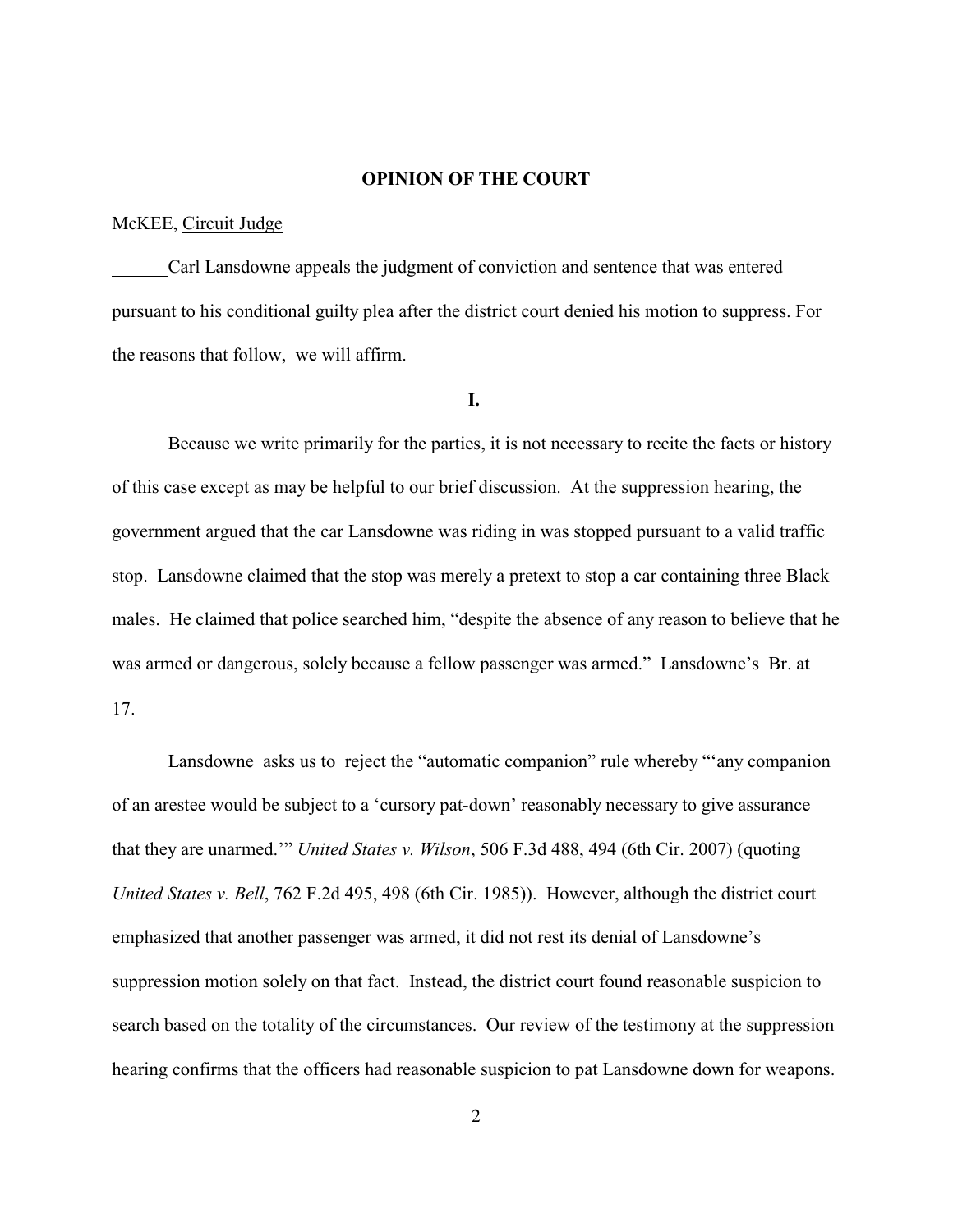We begin by noting that this traffic stop was legal from its inception and police had not detained the car or its occupants longer than reasonable when they saw what appeared to be the butt of a gun tucked inside the waist band of one of the passengers. The Supreme Court has explained that traffic stops of automobiles pose a danger to police officers and that the danger is heightened by the presence of passengers. *See Maryland v. Wilson*, 519 U.S. 409 (1997). This stop occurred late at night, in a high crime area, and the driver was not able to produce the vehicle registration. Although police can not unduly prolong such a detention without probable cause, they are entitled to briefly detain a car and its occupants in order to conduct a reasonable investigation. *See Terry v. Ohio*, 392 U.S. 1 (1968); *see also*, *United States v. Mosley,* 454 F.3d. 249 (3d Cir. 2006). Since police saw the butt of a gun during this brief traffic stop, it is frivolous to suggest that police could not conduct a pat down search of the car's occupants for their own protection and safety. *See United States v. Yamba*, 506 F.3d 251, 255 (3d Cir. 2007); *Pennsylvania v. Mimms*, 434 U.S. 106 (1977); and *Mosley, supra*. Under *Mimms* and its progeny, it was clearly reasonable for police to conduct a limited search of Lansdowne to see if he was also armed. Indeed, it would have been dangerously foolhardy not to have done so.

Nevertheless, Lansdowne claims that *Ybarra v. Illinois*, 444 U.S. 85 (1979), precludes the police from searching an individual solely because a fellow passenger was armed. We disagree. In *Ybarra*, police officers obtained a warrant to search a tavern and its owner for evidence of possession of heroin. *Ybarra*, 444 U.S. at 88. In executing the warrant, the officers conducted a pat down of each customer in the tavern. *Id*. The court held that "a person's mere propinquity to others independently suspected of criminal activity does not, without more, give rise to probable